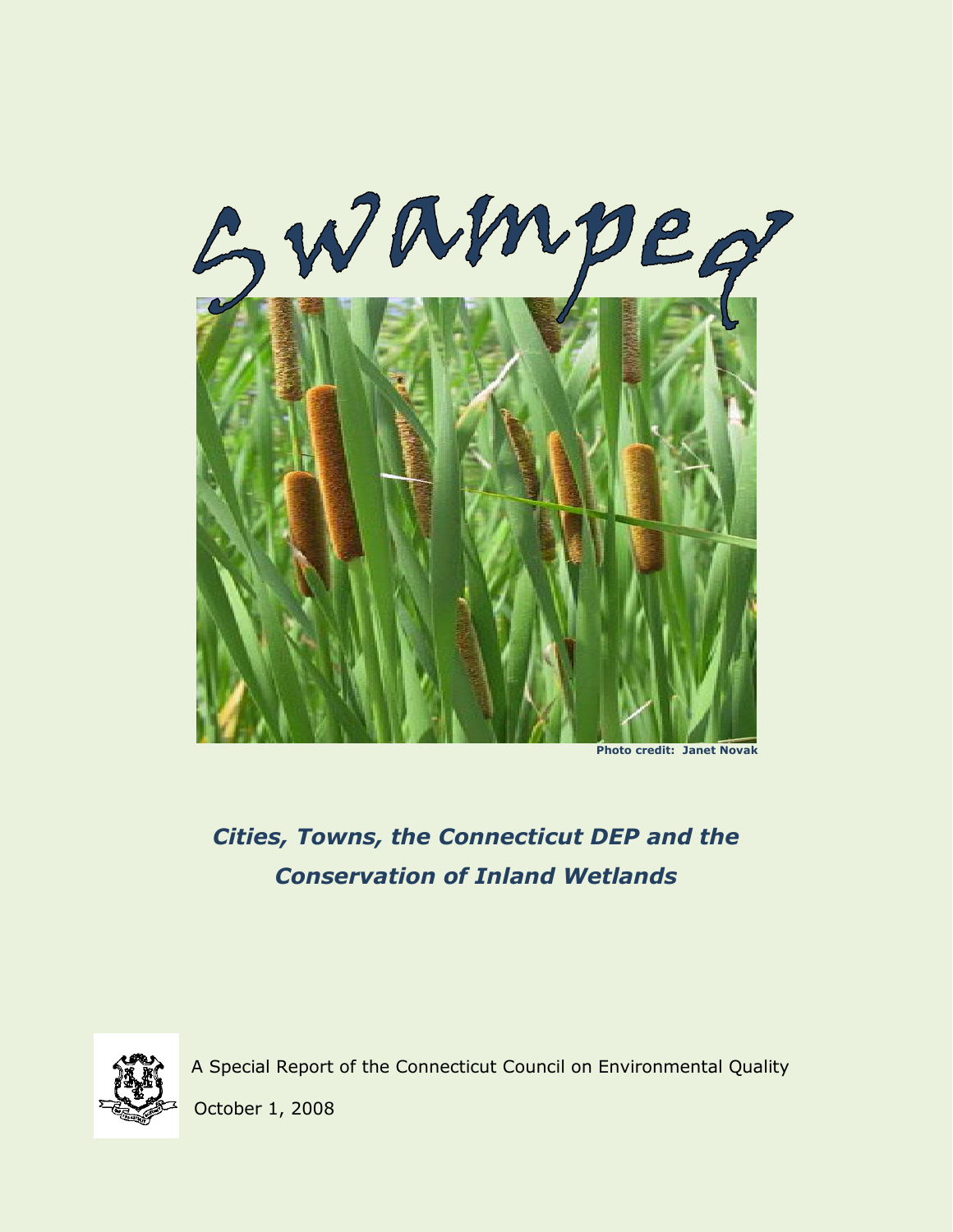# **TABLE OF CONTENTS**

| <b>Summary of Conclusions</b>              |    |
|--------------------------------------------|----|
| <b>Summary of Recommendations</b>          | 4  |
| Introduction                               | 6  |
| <b>Training</b>                            | 8  |
| Reporting                                  | 10 |
| <b>DEP Oversight and Enforcement</b>       | 13 |
| <b>Independent Commissions</b>             | 15 |
| About the Council on Environmental Quality | 17 |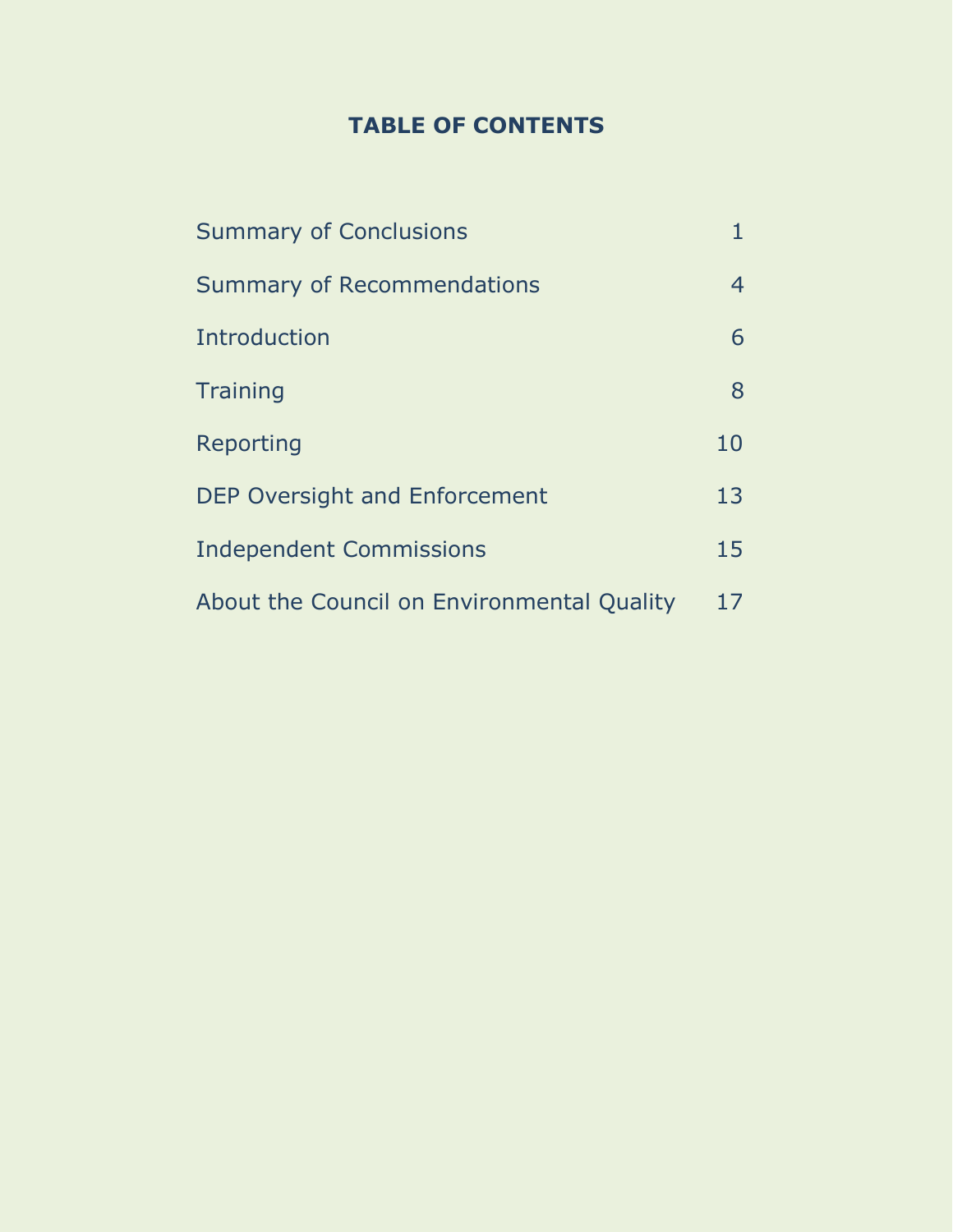# **SWAMPED**

# *Cities, Towns, the Connecticut DEP and the Conservation of Inland Wetlands*

For nearly forty years Connecticut"s cities and towns have been charged by [state law](http://www.cga.ct.gov/2007/pub/Chap440.htm#Sec22a-36.htm) to protect inland wetlands by regulating human activity in and around them. Success depends on an effective partnership between the state and municipalities. Municipalities have full authority over almost all wetlands decisions (4,500 per year) and have numerous statutory duties related to training and reporting. The Department of Environmental Protection (DEP) has duties under the law to provide training and oversight to the municipal agencies, and has been attempting to fulfill its statewide role with just two staff persons (recently raised to three). This report evaluates the strengths and weaknesses of the current approach and recommends steps to improve inland wetlands conservation.

### **SUMMARY OF CONCLUSIONS**

### **THE DEP'S SERVICE TO CITIES AND TOWNS: TRAINING**

**The Department of Environmental Protection's training program for local wetlands officials is highly effective but has not achieved its full potential.**

The DEP is required to offer a comprehensive training program to members and staff of municipal wetlands agencies. Municipalities are required to have at least one member or staff person complete the training program. The Council found that

- Municipalities that comply with the training requirement are more protective of wetlands.
- As many as 30 municipalities do not comply with the statutory requirement to have at least one member or staff person complete the training.
- The wetlands training program is highly regarded. The only complaint  $\bullet$ from municipalities is that the training sessions are not frequent or convenient enough.
- The DEP has made modest efforts to provide training through electronic video formats, as required by statute. Its first DVD was award-winning, but its efforts are constrained by inadequate and irregular funds. The first DVD was funded by a one-time grant, and the second DVD is being produced only after funds were made available from an enforcement settlement in another program.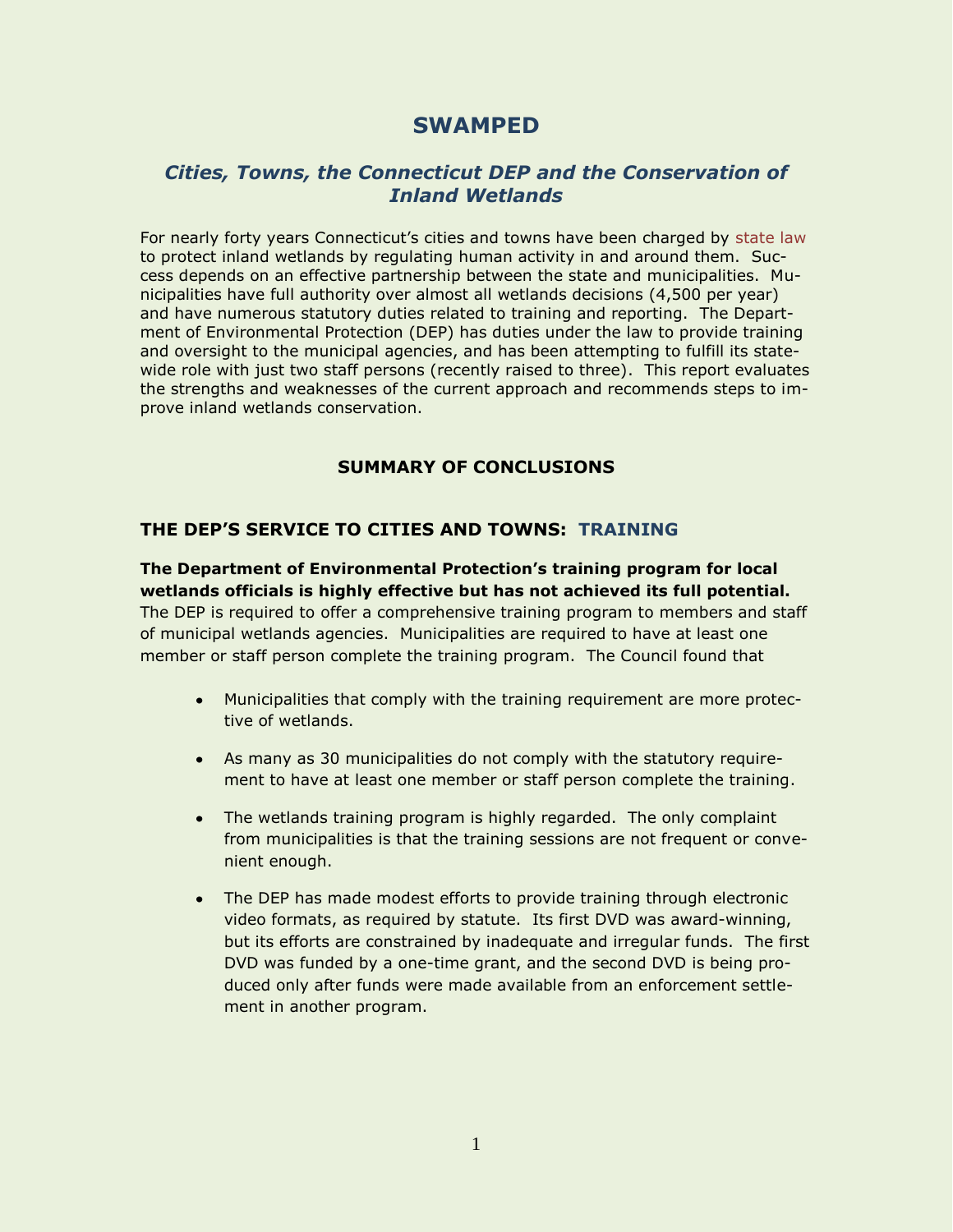## **HOW THE DEP KNOWS WHAT'S GOING ON: REPORTING**

**Many municipalities – usually 25 or more each year – fail to report their wetlands decisions to the DEP despite the statutory requirement to do so.** The data provided by the cities and towns are the only means by which the effectiveness of the [Inland Wetlands and Watercourses Act \(IWWA\)](http://www.cga.ct.gov/2007/pub/Chap440.htm#Sec22a-36.htm) can be judged. The Council found that

- Most of the chronic non-reporters are small towns, and their reasons for  $\bullet$ not reporting vary from lack of time to confusion to resentment of the DEP.
- Chronic non-reporters do not differ greatly from the reporting towns in their effectiveness in conserving wetlands.
- The DEP could obtain higher compliance with the reporting requirement by improving and modernizing the reporting process through use of the internet, but is constrained by funding. The current process is archaic and inefficient: local commissions submit paper forms to the DEP, which enters the data into an electronic data base. Usually the data are not analyzed for several years and, when they are, the analysis is deficient because of the non-reporters.

## **THREE COACHES FOR 1,500 PLAYERS: DEP OVERSIGHT**

**The DEP is not equipped with staff or finances to fully support and oversee municipal implementation of the IWWA.** The DEP oversees, monitors, trains and supports 170\* municipal wetlands agencies, comprising an estimated 1,500 members and alternates, with a staff of three. These employees have additional obligations including analysis of all judicial appeals (100 to 200 per year) and potential involvement therein. The DEP must decide where to concentrate its limited staff time. To date, the DEP has focused on training of municipal officials, and Council research confirms the wisdom of that choice. However, the DEP must forego other essential tasks and responsibilities, including

- monitoring the effectiveness of individual municipalities" actions and analyzing the differences among their performances,
- providing technical assistance to town wetland agencies for complex applications,

<sup>\*</sup> While the number of municipalities in Connecticut is generally given as 169, there are in fact 170 municipal inland wetlands agencies because the Town of Groton and the City of Groton have separate wetlands agencies.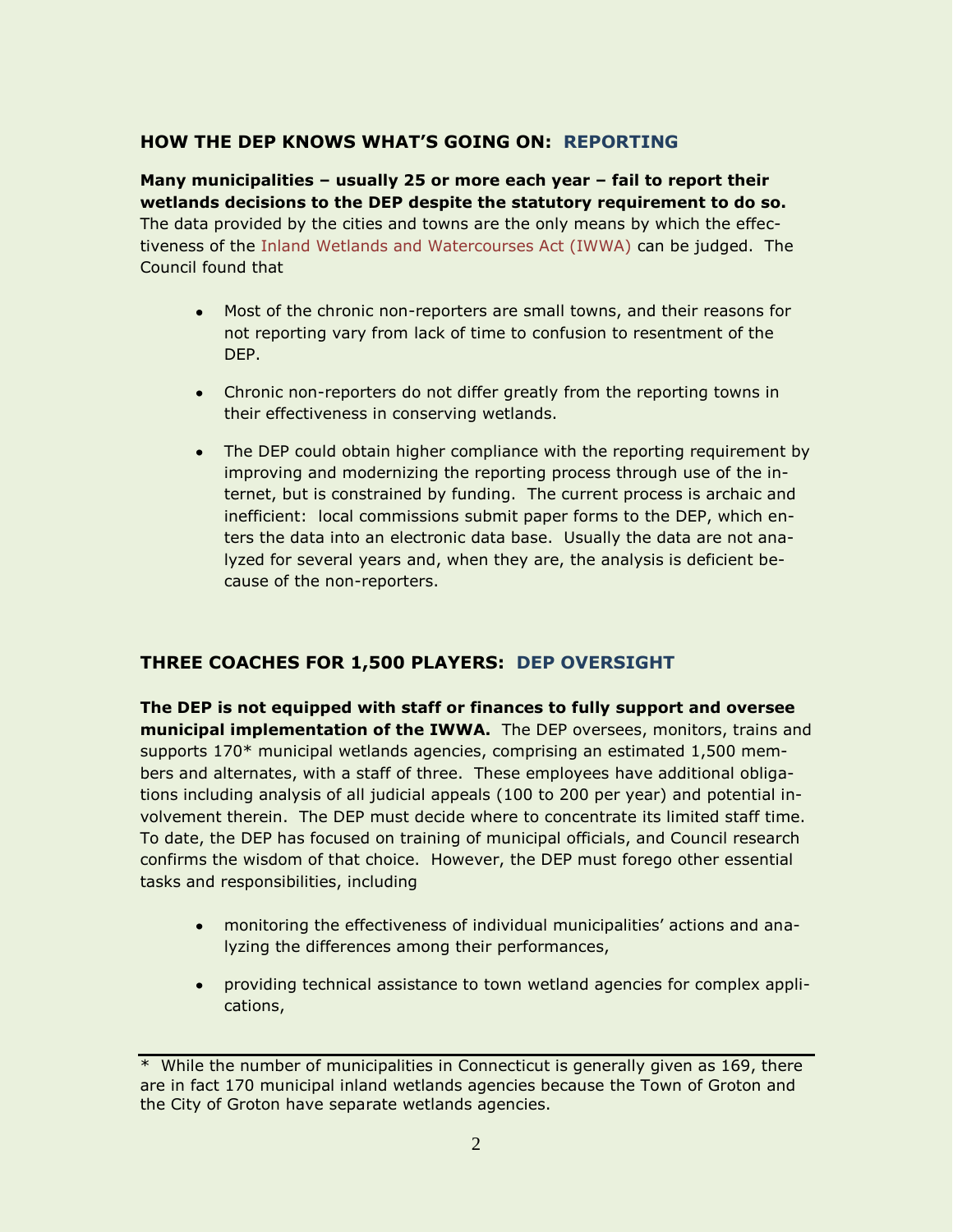- taking enforcement action where a municipality fails to act, and
- auditing the value, if any, of reported wetlands "enhancement" actions.

In the 1990s the DEP had five employees to work on inland wetlands, and it was able to provide technical assistance to cities and towns on complex applications. Now, with such assistance no longer available, municipal wetlands agencies are encouraged by the DEP to raise their application fees to a level sufficient to cover the local agencies" costs of hiring consultants to review the applications. To the extent that municipalities are reluctant to charge their residents such high fees, wetlands and watercourses will suffer more impacts.

## **ZONING AND WETLANDS TO-GETHER: NOT IDEAL**

**Municipalities that have combined wetlands/zoning commissions are less protective of wetlands, on average, than municipalities with separate commissions.** The Council compared the wetlands disturbances permitted by the nine combined wetlands/zoning commissions against the statewide averages for 2004 and 2005, and found that the average permit issued by a combined commission resulted in greater wetlands disturbance.

## THE CASE OF THE DISAPPEARING POND

The Council started its review of the DEP"s inland wetlands enforcement capabilities in 2005 following a citizen's complaint about an apparent unpermitted destruction of a pond and wetland. The area appeared as a sizable pond and swamp on maps and aerial photographs for many years, but was found by the citizen to contain only truckloads of fill in 2003. The town took no enforcement action, which opened the door for the Council to refer the allegation to the DEP for direct enforcement action. However, the DEP declined to enforce the law, in part because it did not have staff to conduct a field investigation. The DEP wrote a series of letters to the town, asking questions and making recommendations, a process that took more than two years. All of the recommendations pertained to procedural improvements for the future, not the wetland that disappeared.

From this case, the Council learned that the DEP must deal with potential enforcement cases sequentially, and from other cases the Council learned that some cases never get investigated at all.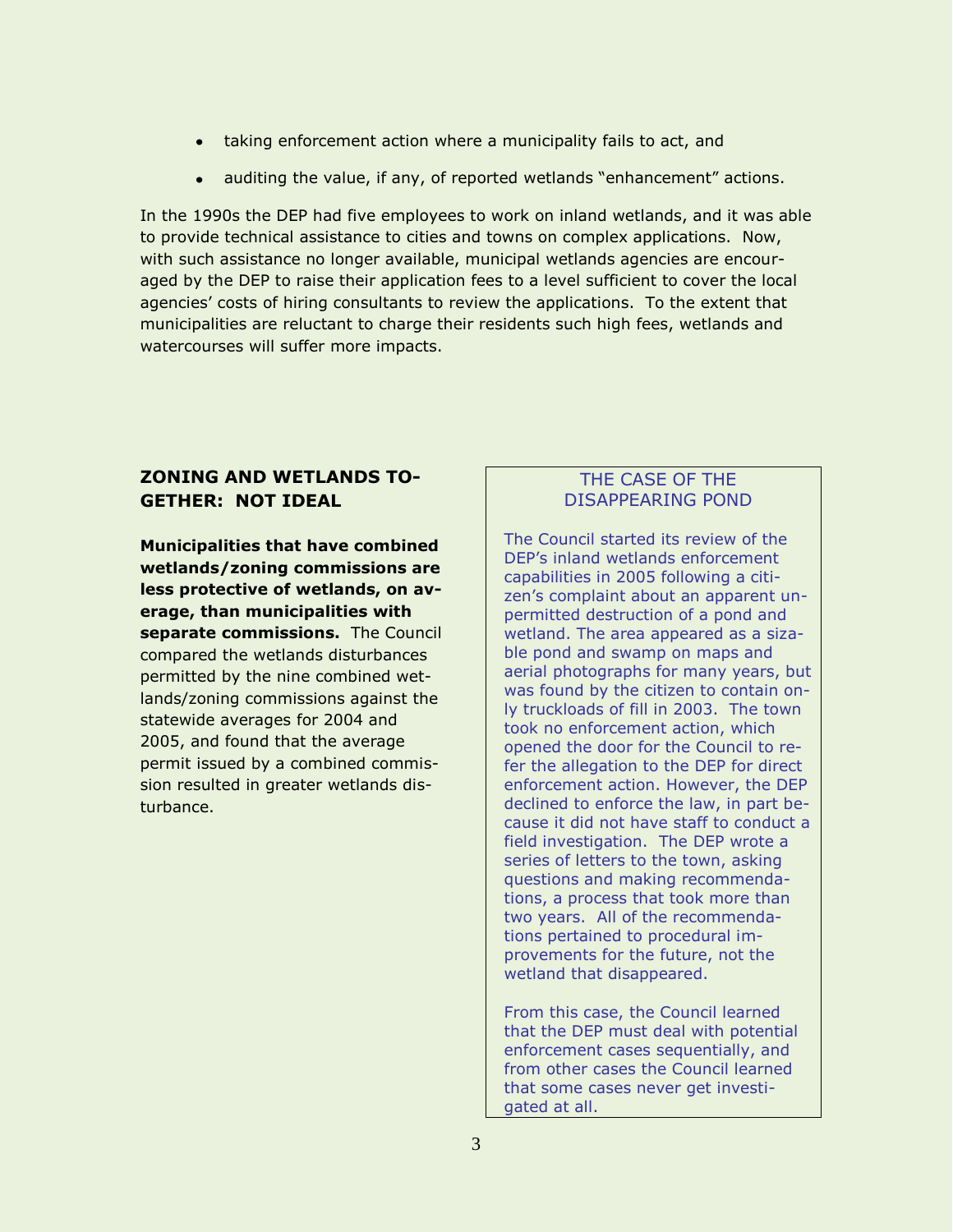## **SUMMARY OF RECOMMENDATIONS**

## **TRAINING**

Training and related matters consume almost all of the DEP inland wetlands staff"s time; the DEP should continue this emphasis, as it is the most productive use of its limited inland wetlands staff.

The DEP should make training more convenient for municipal wetlands agency members.

- The DEP should have up-to-date knowledge of which municipalities have trained members and staff and which ones do not. The municipal activity reporting form should include a box with the name of the trained commission member or staff so the DEP can more easily note and respond to any municipalities that do not have trained members or staff.
- At every public hearing, municipal wetlands agencies should be required by statute to state whether or not they are in compliance with the current legal requirement to have at least one trained member or staff person.
- The DEP should award a municipality, upon application, special certification if the majority of the members complete the DEP"s wetlands training program
- The General Assembly should appropriate the funds necessary to develop required video training materials (DVDs and on-line). A video-based course with a workbook or an on-line training course should be created as a substitute for some classroom portions of the training program. The DEP is moving slowly toward this goal but to date has had to rely on one-time grants and settlements from unrelated enforcement cases to fund these efforts.

### **REPORTING**

- The DEP should create a simple system for towns and cities to submit their required wetlands activity forms electronically. The DEP should consult with municipalities so the system meets their needs as well as the DEP"s own needs for secure reliable data. An electronic system could include automatic reminders to tardy towns, avoiding the time and expense of the physical mailings common under the current system.
- The General Assembly should appropriate the necessary funds to the DEP for creating the on-line reporting system.
- The DEP's wetlands training program should include more information on reporting and how the data are used, so all municipalities see the benefit of submitting the required reports.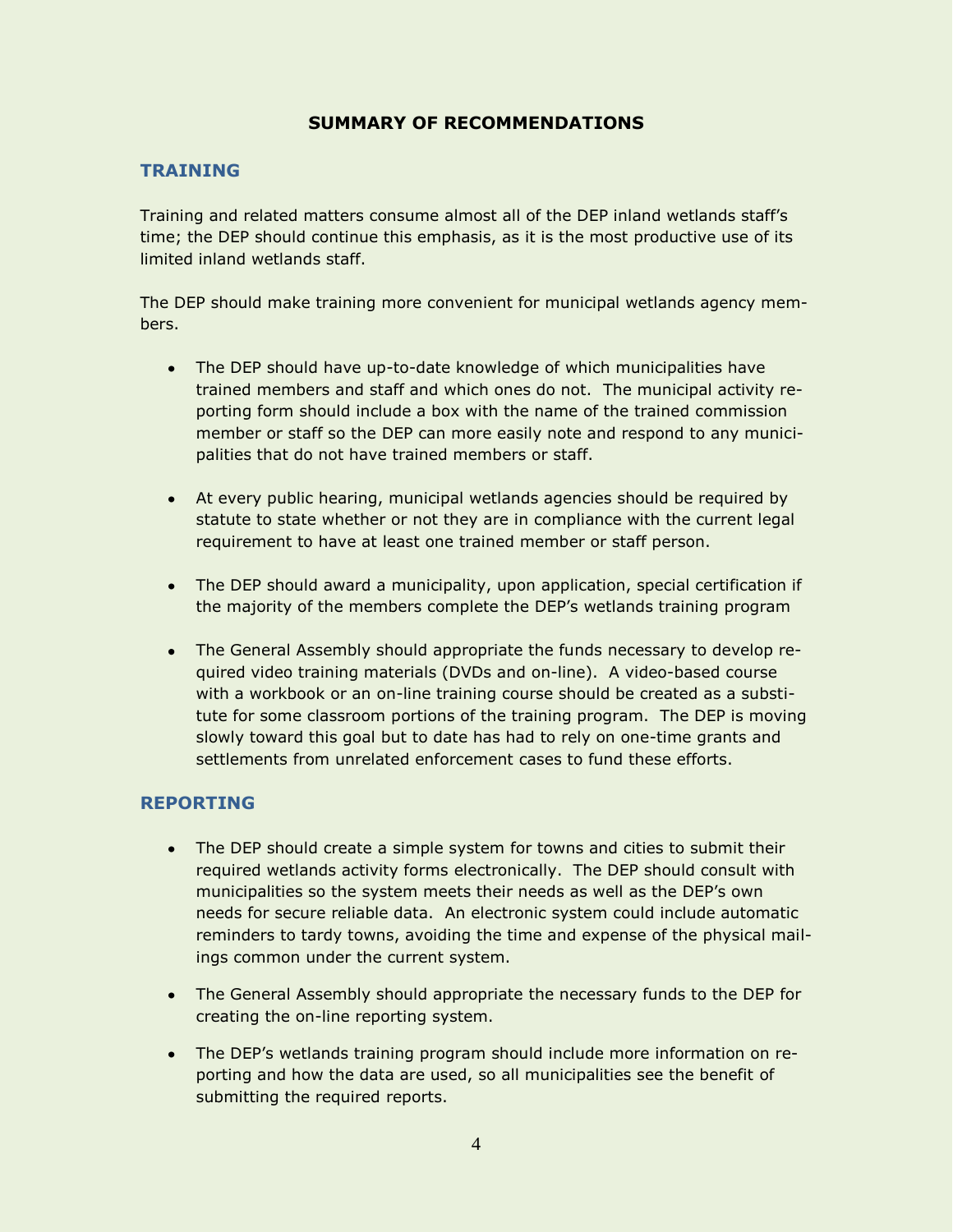### **DEP OVERSIGHT AND ENFORCEMENT**

- The DEP should analyze submitted data continuously to identify municipalities that are permitting more wetland disturbance with each decision than the average municipality. The DEP should then work with those towns to identify the reasons for the permitted disturbances as well as possible need for additional training or other assistance.
- The General Assembly should appropriate funds for at least two more staff positions to allow the DEP to fulfill its statewide oversight and enforcement obligations. The DEP should have staff, separate from the training staff, to investigate potential problems that individual municipalities might be having in implementing the IWWA, and for investigating alleged wetlands violations in cases where a municipality fails to act.

#### **INDEPENDENT COMMISSIONS**

The General Assembly should require municipalities to have inland wetlands agencies that are separate from zoning commissions. Such legislation could establish a deadline in the future that would give the nine affected municipalities time to prepare, and could also allow for exceptions based on measured performance, infrequency of wetlands decisions (such as in the major cities), or other variables.

Most of the survey data and statistical analyses of permit data used in this report have been assembled into a separate document, available on the Council's website at <http://www.ct.gov/ceq/WetlandsData>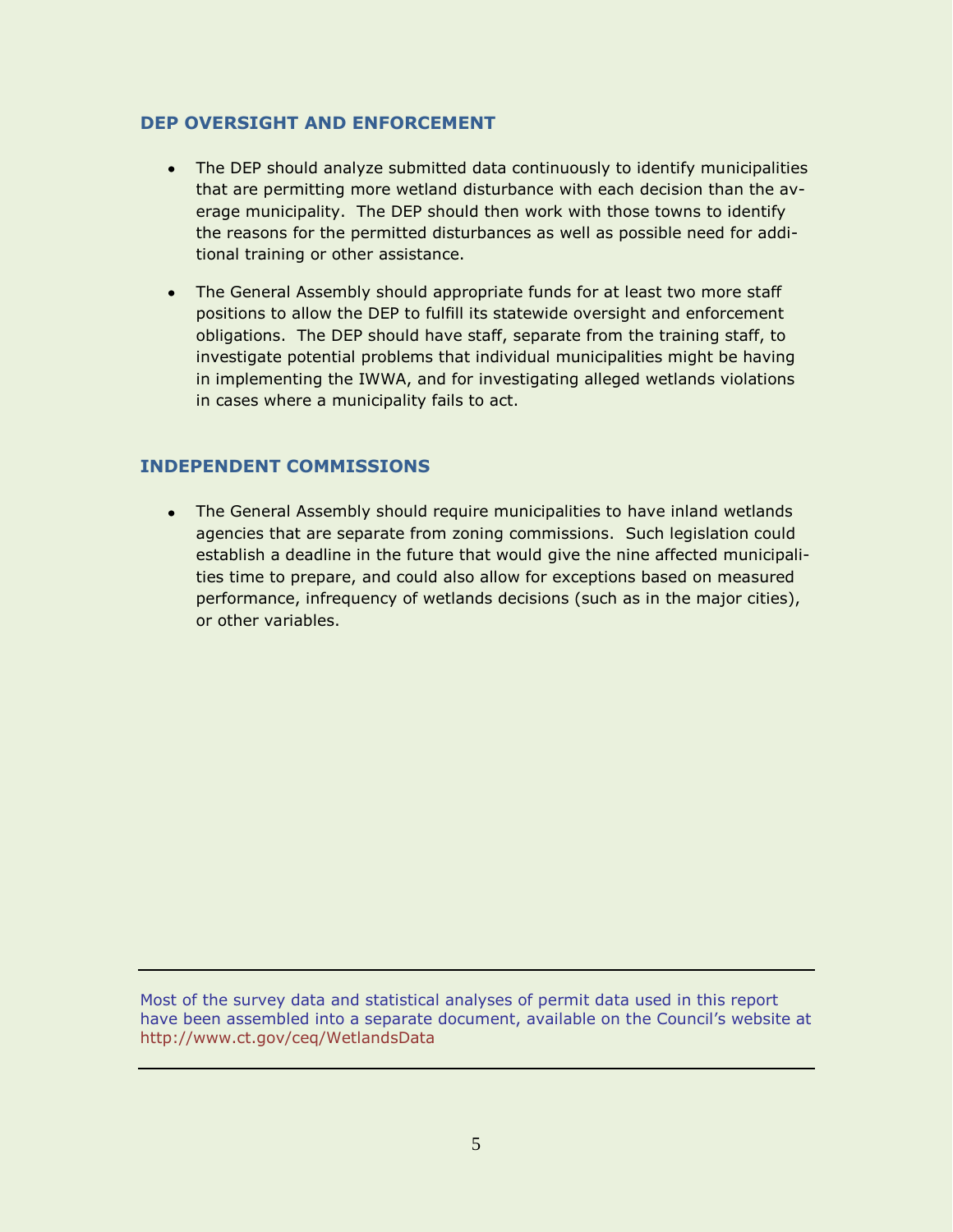#### **INTRODUCTION**

Connecticut has succeeded in reducing the rate of wetlands legally disturbed by development:



Source: CEQ analysis of data reported by municipalities to the DEP; the CEQ adjusts the raw data to include an estimate of permits granted by non-reporting towns.

When the DEP found its inland wetlands staff reduced to two persons from five in recent years, it elected to aim its remaining staff resources at the training of municipal wetlands officials. This decision was the correct one, according to the Council's statistical analysis. However, several questions remained: why do some municipalities do a better job than others, for example, and why doesn"t the DEP know what goes on in some towns?

The Council attempted to answer these and other questions through a series of interviews, quantitative analyses, and surveys. The research included determining the extent to which wetlands regulation and conservation were influenced by variables that had been previously unmeasured. This report is the result of those inquiries. The results are discussed as answers to four specific questions:

- 1. Does the DEP training program for municipal inland wetlands officials have an effect on wetlands?
- 2. Why do many municipalities fail to submit mandatory wetlands reports to the DEP, and does it matter?
- 3. Does the DEP fulfill its statutory responsibility to "exercise general supervision of the administration and enforcement" of the IWWA?
- 4. Does the combining of Zoning and Inland Wetlands authority into a single municipal commission have an effect on wetlands destruction?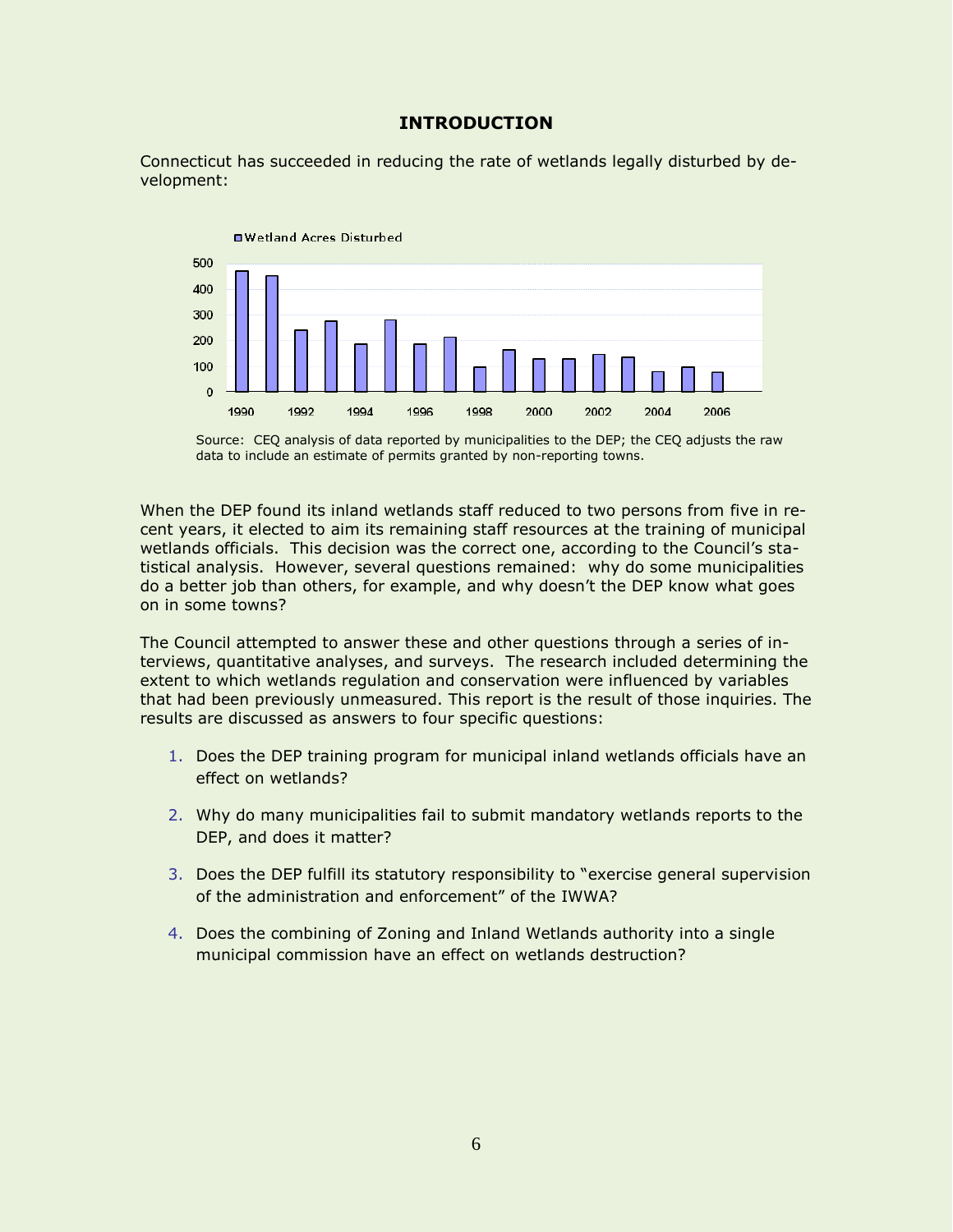## **COURSES ACT**: **KEY PROVISIONS OF CONNECTICUT'S INLAND WETLANDS AND WATER-**

the Connecticut General Statutes. The basic elements include: Authority for inland wetlands regulation lies in [Sections 22a-36 through 22a-45a](http://www.cga.ct.gov/2007/pub/Chap440.htm#Sec22a-36.htm) of

- essential to the "health, welfare, and safety of the citizens of the **essential to the "health, welfare, and safety of the citizens of the The finding that wetland preservation is in the public interest and is state."**
- cluding submerged land...which consists of any of the soil types designated as poorly drained, very poorly drained, alluvial, and floodplain". **A definition of wetlands that is based entirely on soil type:** "land, in-
- **land Wetlands and Watercourses Agencies.** There are 170 such agencies. The wetlands agency is combined with the zoning commission in nine towns and with the conservation commission in more than 40. Basic procedures and criteria for decision-making are spelled out. **The requirement to be administered at the municipal level by local In-**
- dures and criteria for decision-making are spelled out. **and agency members of the municipal wetlands agencies**. Each local agency is required to have at least one member or staff person who has completed the training. This training is free to one member from each town each year. Each inland wetlands agency must hold a meeting annually at which information is presented to members of the agency that summarizes the training program for that year. The agency that summarizes that summarizes the agency that summarizes the agency th **The requirement for the DEP to offer comprehensive training to staff**
- training program for that year. the DEP, and to submit copies of changes to regulations (once ap**proved at the local level).** The DEP has no authority to overrule or void any local decision or regulation. All appeals of local decisions go directly to the Superior Court, where the DEP may, and occasionally does, participate as a party with the assistance of the Attorney General. **The requirement for local wetlands agencies to report all decisions to**
- area, if the local regulations provide for one) without a statutory right **or a permit from the local wetlands agency.** Enforcement is conducted at the local level, but the DEP can step in if the municipality fails to act. **Penalties for anyone who disturbs a wetland (or surrounding review**

cluding municipal officials, who expressed some confusion about the relationship of Connecticut's wetlands laws to federal law. There is essentially no relationship. Pursuant to the federal Clean Water Act, the U.S. Army Corps of Engineers regulates activity in some wetlands, which are defined differently. A resident who needs to obtain a local inland wetlands permit might also need to obtain a federal permit, but the definitions, jurisdictions, and application procedures are entirely separate. Connecticut's state law does not depend on or flow from the federal law. **A note about federal jurisdiction:** The Council has encountered many people, in-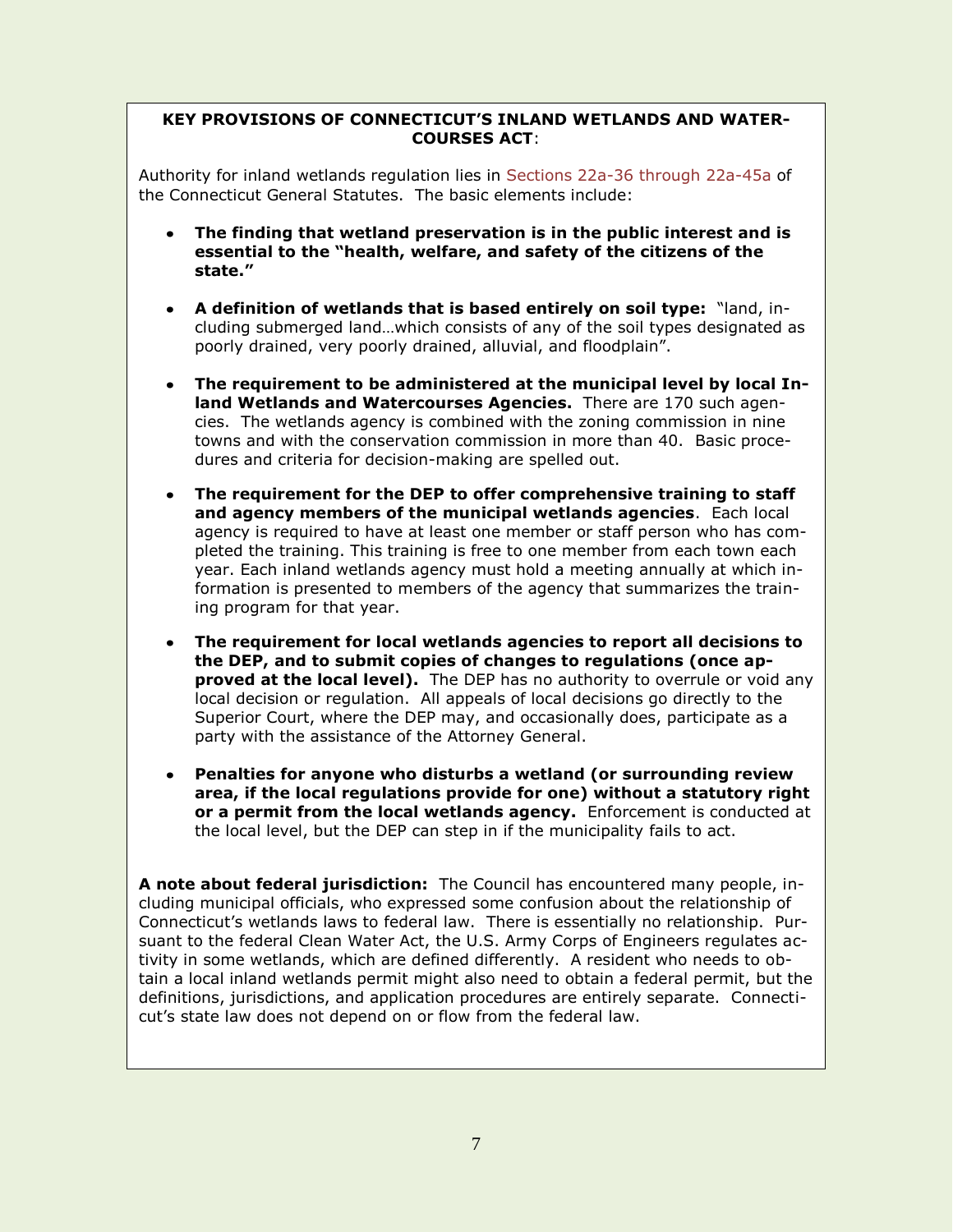#### **Question 1: Does the DEP training program for municipal inland wetlands officials have an effect on wetlands?**

**Answer: Yes.**

**On average, an inland wetlands permit issued by a municipal commission that has at least one trained member or staff person will result in less wetlands disturbance or destruction.**

#### HOW WE KNOW

Municipal wetlands commissions are required by state law to have at least one member or staff person who has completed the DEP"s comprehensive wetlands training program (CGS Section 22a-42(d)). Many cities and towns do not comply with this requirement (see below). Though regrettable, this noncompliance allowed the Council to compare permits issued by trained commissions against those issued by untrained ones. Using archived Activity Reporting Forms stored by the DEP, a random sample of more than 400 reports were examined for the years 2001 through 2005. Reports were classified as "trained" or "untrained" according to whether or not an official of the town had completed the training program, and a statistical analysis was performed to determine if training was a significant variable in the amount of wetlands disturbed per permit.

The analysis showed that, on average, the presence of a trained commissioner or staff member is associated with the alteration of .036 *fewer* wetland acres for each permit granted. In other words, if 100 permits were approved to alter wetlands by a trained local agency as opposed to an untrained agency, the disturbance of 3.6 acres of wetland would be avoided. In 19 out of 20 cases (i.e. the



**"Telly"**

Founded in 1979, the Telly Awards is the premier award honoring outstanding local, regional, and cable TV commercials and programs, as well as the finest video and film productions.

**The Connecticut DEP in partnership with Middlesex Community College won a bronze "Telly" award in a national competition in 2006 for the interactive training DVD, "The Connecticut Inland Wetlands and Watercourses Act"**

This introductory DVD was created to help prepare new local wetlands agency members and staff prior to attending the training sessions and to inform such local officials who take office after the training sessions for that year have been completed.

The DEP is required by statute to "provide for distribution of video presentations" on inland wetlands regulation (CGS Section 22a-42(d)). The potential for interactive video training is enormous, but the DEP cannot produce these without funds. The first (see above) was produced with a one-time grant, and the second, now in production, depended on a settlement in connection with a violation in another DEP program. At this rate, innovations such as online training and examination are many years away.

95% confidence interval), a trained local agency will prevent the alteration of .011 to .061 acres of wetland when compared to each similar case handled by an untrained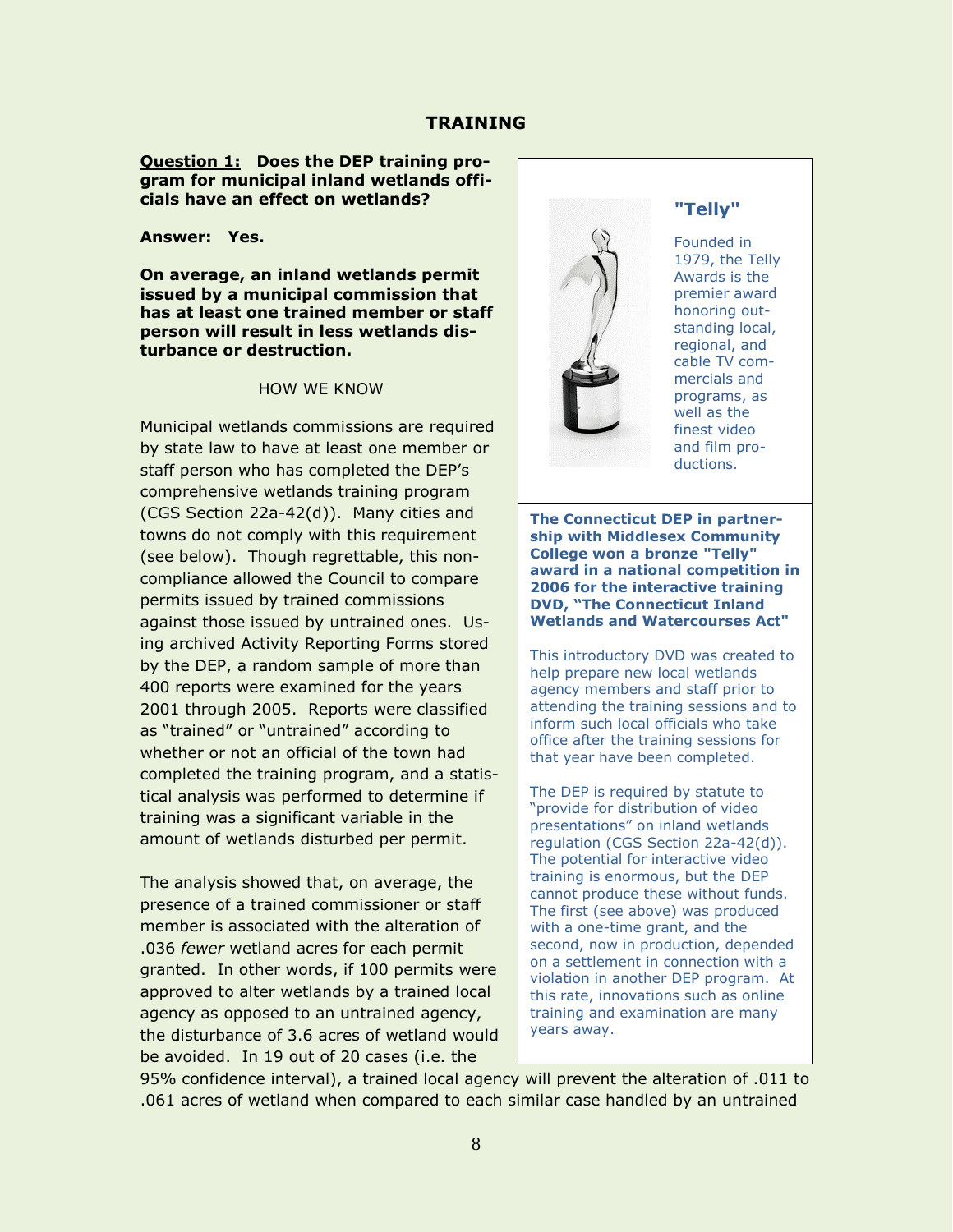agency. From this analysis, the Council estimates that the DEP"s training program has resulted in the conservation of more than 130 acres of wetlands since 2001.

There is no way for an applicant appearing before an inland wetlands agency to know whether any of the agency members hearing the application are trained.

The Council"s study included detailed interviews with several municipal commission and staff members who had completed the training program. Most of these people offered subjective but compelling reasons for the difference in performance before and after training. After completing the training program, they reported a greater understanding of the law and their own responsibilities.

To further evaluate the program, a Council member attended the training program and concurred with other trainees on its usefulness. Other Council members had participated in the training in earlier years.

With this statistical and personal endorsement of the DEP"s training program, the Council turned its focus toward how more towns can be brought into compliance with the training requirement.

#### More About Municipal Participation in the DEP"s Training Program

During the years 2000 through 2006, 37 municipalities (about 22%) did not have an agency member or staff person complete the DEP"s training program. This is not the exact number of untrained towns, however. State records are not entirely clear. Trained staff members (and to a much lesser extent, agency members) commonly move from town to town, bringing "trained" status to the new town and possibly leaving the vacated town "untrained." The DEP has no method for capturing this information. Also, some of those 37 municipalities might still have someone on the agency (or staff) who completed the training in 1997 through 1999; those should still be considered "trained" towns.

State law does not require each town to send a participant to training each year, but it certainly suggests and anticipates that each will. The DEP is required by statute to provide a free seat to each city and town annually. The same law requires that each local wetlands agency have a meeting annually to present information to the members "which summarizes the provisions of the training program." These annual sessions, if held, cannot be meaningful if members rely on training from a decade ago. Some towns are assiduous about sending one or more participants each year, but clearly many are not.

More information about the content and locations of the DEP"s comprehensive inland wetlands training program can be found on its website at [http://www.ct.gov/dep/cwp/view.asp?a=2720&q=325686&depNav\\_GID=1654](http://www.ct.gov/dep/cwp/view.asp?a=2720&q=325686&depNav_GID=1654)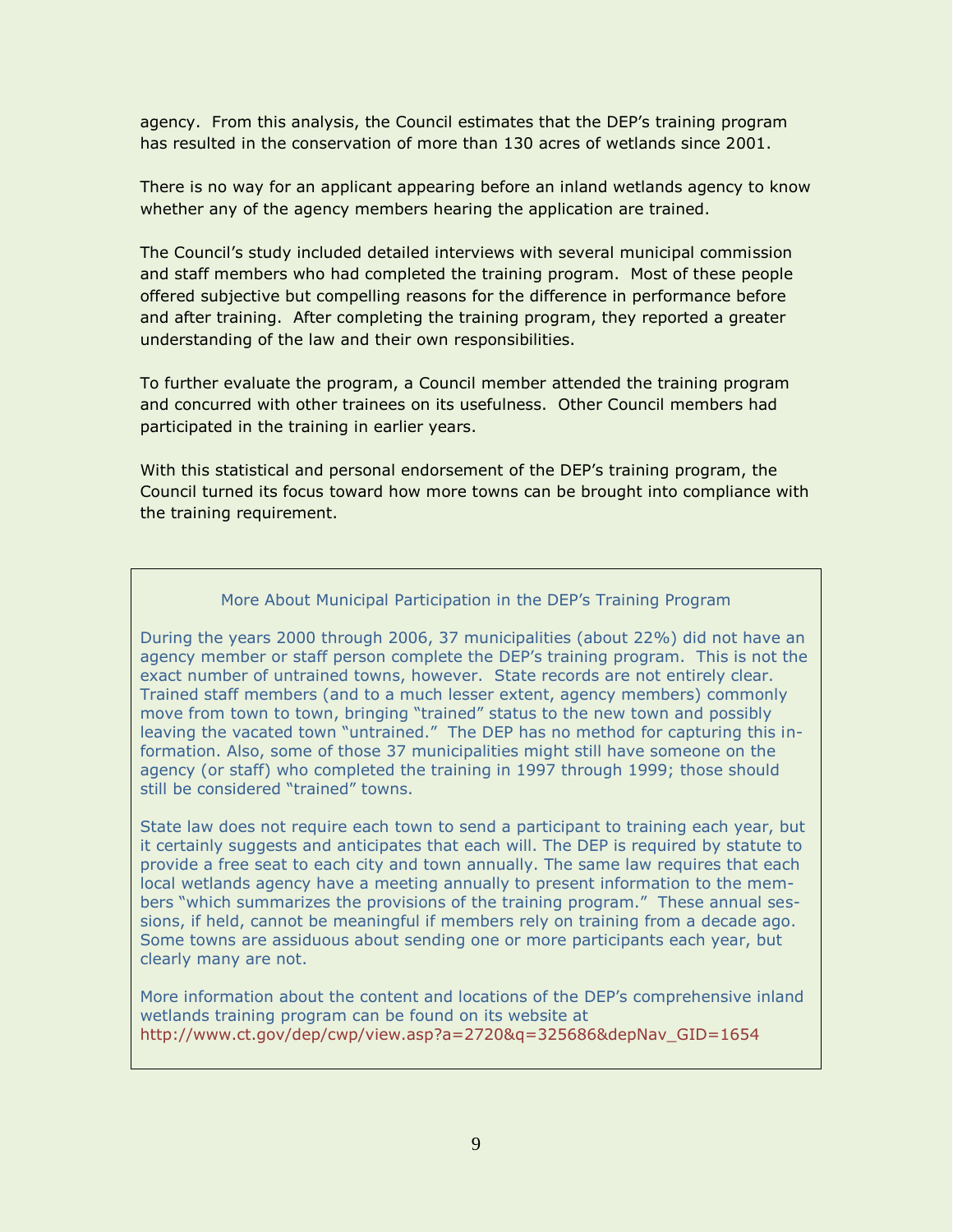## RECOMMENDATIONS FOR TRAINING

Training and related matters consume almost all of the DEP inland wetlands staff"s time; the DEP should continue this emphasis, as it is the most productive use of its limited inland wetlands staff.

The DEP should make training more convenient for municipal wetlands agency members.

- The DEP should collect and keep records of which municipalities have trained members and staff and which ones do not. The municipal activity reporting form should include a box with the name of the trained commission member or staff so the DEP can more easily note and respond to any municipalities that do not have trained members or staff.
- At every public hearing, municipal wetlands agencies should be required by statute to state whether or not they are in compliance with the current legal requirement to have at least one trained member or staff person.
- The DEP should award a municipality, upon application, special certification if the majority of the members complete the DEP"s wetlands training program.
- The General Assembly should appropriate the funds necessary to develop required video training materials (DVDs and on-line). A video-based course with a workbook or an on-line training course should be created as a substitute for some classroom portions of the training program; the DEP is moving slowly toward this goal but to date has had to rely on one-time grants and settlements from unrelated enforcement cases to fund these efforts.

## **REPORTING**

**Question 2: Why do many municipalities fail to submit mandatory wetlands permit reports to the DEP, and does it matter?**

**Answer: Cities and towns say they do not report because of other priorities, a perceived lack of benefits, confusion, and inconvenience. According to Council research, the nonreporting towns are not derelict in their permitting duties, but their failure to report makes it difficult for the DEP to analyze trends in wetlands destruction.**

The DEP provides each municipality with paper copies of a form entitled Statewide Inland Wetlands & Watercourses Activity Reporting Form. The "Activity Reporting Form," as it is more commonly known, is a one-page form that documents the extent of wetland or watercourse disturbed as well as the purpose of the permit application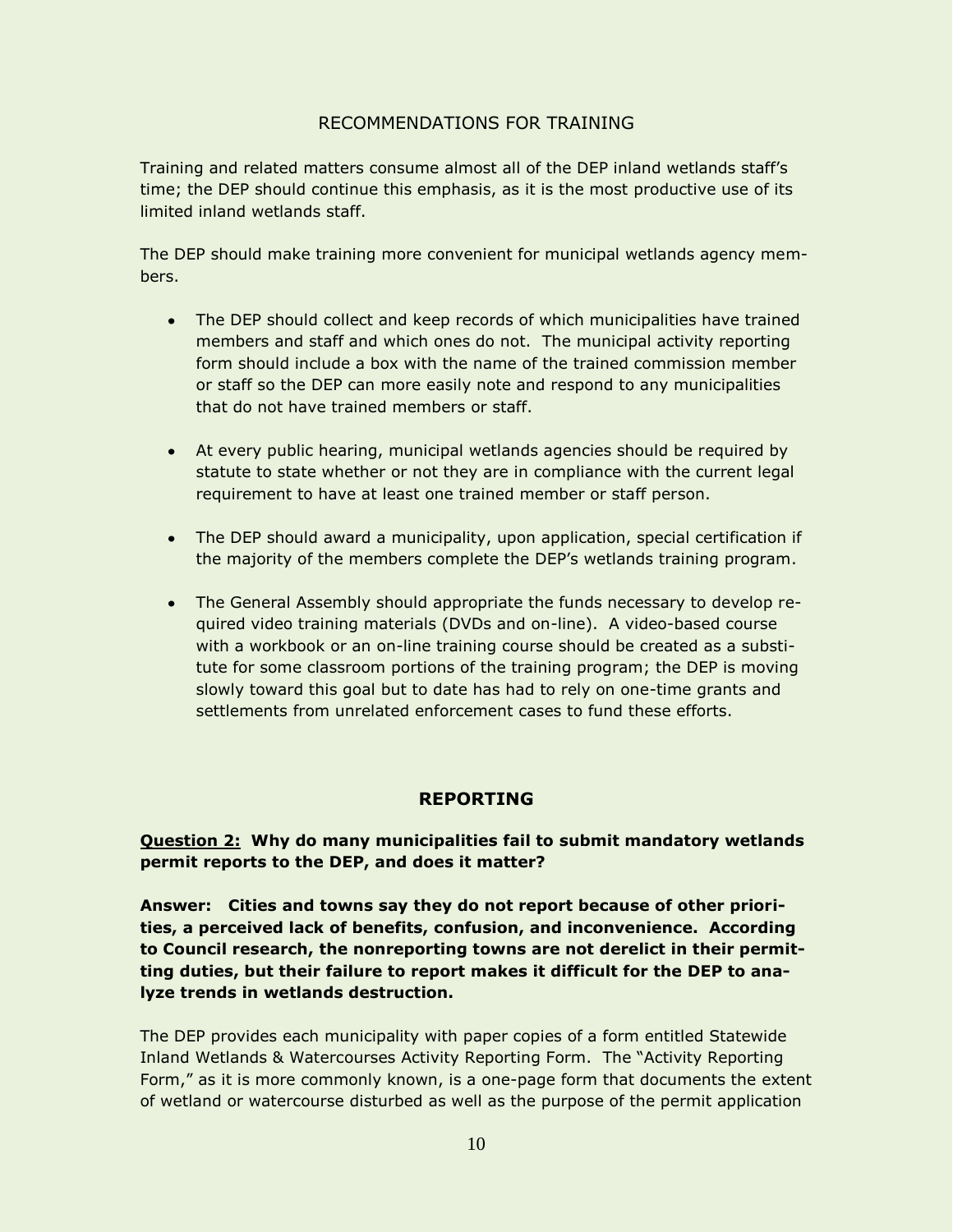and the action taken by the town. Municipalities are required to submit reports monthly, one for each decision made. Many towns fail to submit the required reports.

#### WHO IS NOT REPORTING?

One obvious distinction between reporting towns and non-reporting towns is population size. The table below shows clearly that larger towns (population over 20,000) are more likely to report than smaller towns.

| Years Failed to Report (2000- | <b>Average Town Population</b> |
|-------------------------------|--------------------------------|
| 2007)                         |                                |
| 1-2 years                     | 23,668                         |
| 3-4 years                     | 23,753                         |
| 5-6 years                     | 15,661                         |
| 7-8 years                     | 10,505                         |

Towns that failed to report all eight years (not shown in table) had an average population of 9,580 while the towns that reported their data all of the eight years had an average population of 20,187.

This difference in reporting rates could be due to workload pressures on smaller towns that are more likely to rely on volunteer commissioners or have fewer personnel to do administrative work. To test this idea, the Council conducted a telephone survey. Representatives of nonreporting towns were asked why they believed towns did not submit the required activity reporting forms (including towns that had completed, but not mailed, the forms). They were also asked what the DEP might do to help ensure that towns report their decisions.

Some towns misunderstood the reporting requirement, and most towns said that the reports are a low priority. Most also stated a desire for a simpler or quicker reporting process, and strongly favored an online reporting system.

Far from finding the nonreporting towns to be underperforming or uncaring about implementation of the Inland Wetlands and Watercourses Act, the Council found that some of the nonreporting towns were the most assiduous in everything but reporting. Examples include the towns of South Windsor and Berlin: the DEP reporting forms were present in some of the application folders and filled out in full. The records were very orderly and it was easy to find specific applications. The work was already done and in an organized state, stored on a spreadsheet on the town computer. This discovery reflects a lack of enthusiasm for the final step of compiling and sending the reports to the DEP.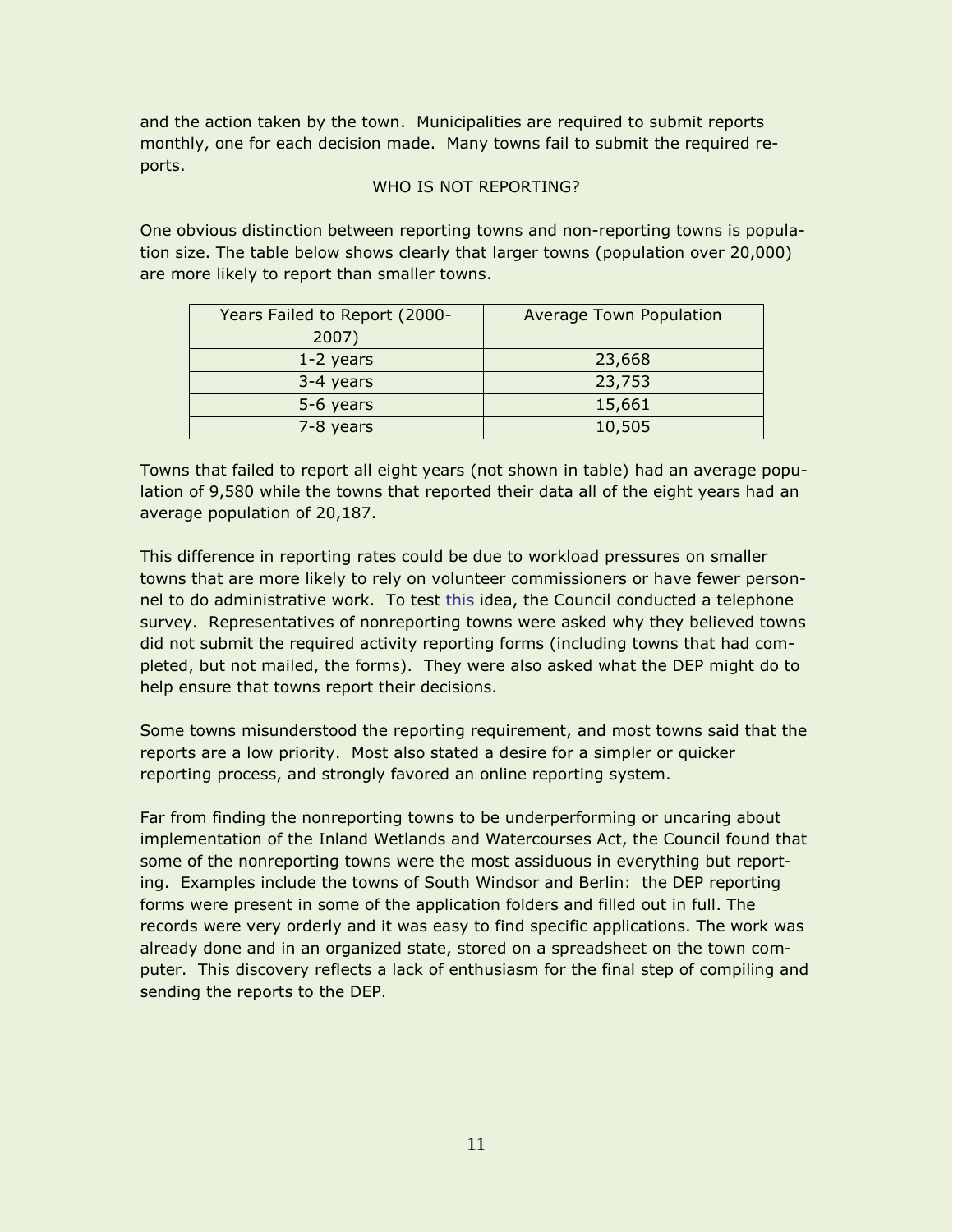## Reporting Failures

The table below shows the number of towns that failed to report any wetlands decisions in each of the past eight years. The high numbers in 2006 and 2007 might be due to tardy town submissions or unfinished tabulation at the DEP.

| Year                     |  | 00 '01 '02 '03 '04 '05 '06 '07 |  |  |  |
|--------------------------|--|--------------------------------|--|--|--|
| # of Towns Not Reporting |  | 27  22  19  26  28  22  39  55 |  |  |  |

Of the 170 municipal wetlands commissions in Connecticut, 55 did not report their wetlands data for at least one of the years from 2000 through 2007. Thirteen did not report their data in any of the years from 2004 through 2007. These are listed below with their populations.

| Ansonia 18,650     | Marlborough 6,321 |
|--------------------|-------------------|
| Berlin 20,137      | Salisbury 4,047   |
| Brooklyn 7,815     | S. Windsor 26,030 |
| Cornwall 1,489     | Sprague 2,986     |
| Durham 7,358       | Watertown 22,347  |
| Glastonbury 33,077 | Westbrook 6,617   |
| Killingworth 6,438 |                   |

NOTE: Glastonbury, and perhaps other towns on this list, recently submitted reports for the missing years (after the completion of the Council's study).

On-line reporting should mean more compliance as well as monetary savings and improvements in state services to towns. Furthermore, reminders to tardy towns could be sent electronically and automatically, in contrast to the delayed paper reminders sent currently. While conversion to electronic reporting will cost the state some money, the current system costs the state and municipalities tens of thousands of dollars annually, taking into account copying, postage, data entry at the DEP, and the costs of sending out paper reminders to tardy towns.

The DEP is limited in what it can do with the data once it is submitted (a factor that a few towns cited when asked why they do not report). When a year closes, it takes the DEP about three years to prepare a report on trends. And some of the information presented is of questionable value. Municipalities are required to report the area of wetlands enhanced as a result of each decision, but the definition of "enhanced" ranges from attempts at wetland creation to dredging of existing ponds (which might or might not be a true enhancement). The DEP publishes numbers on enhancement, but nobody audits the enhancement projects to determine the relative rates of failure and success, let alone the actual ecological value, if any, of the enhancements.

### RECOMMENDATIONS FOR REPORTING

The DEP should create a simple system for towns and cities to submit their required wetlands activity forms electronically. The DEP should consult with municipalities so the system meets their needs as well as the DEP"s own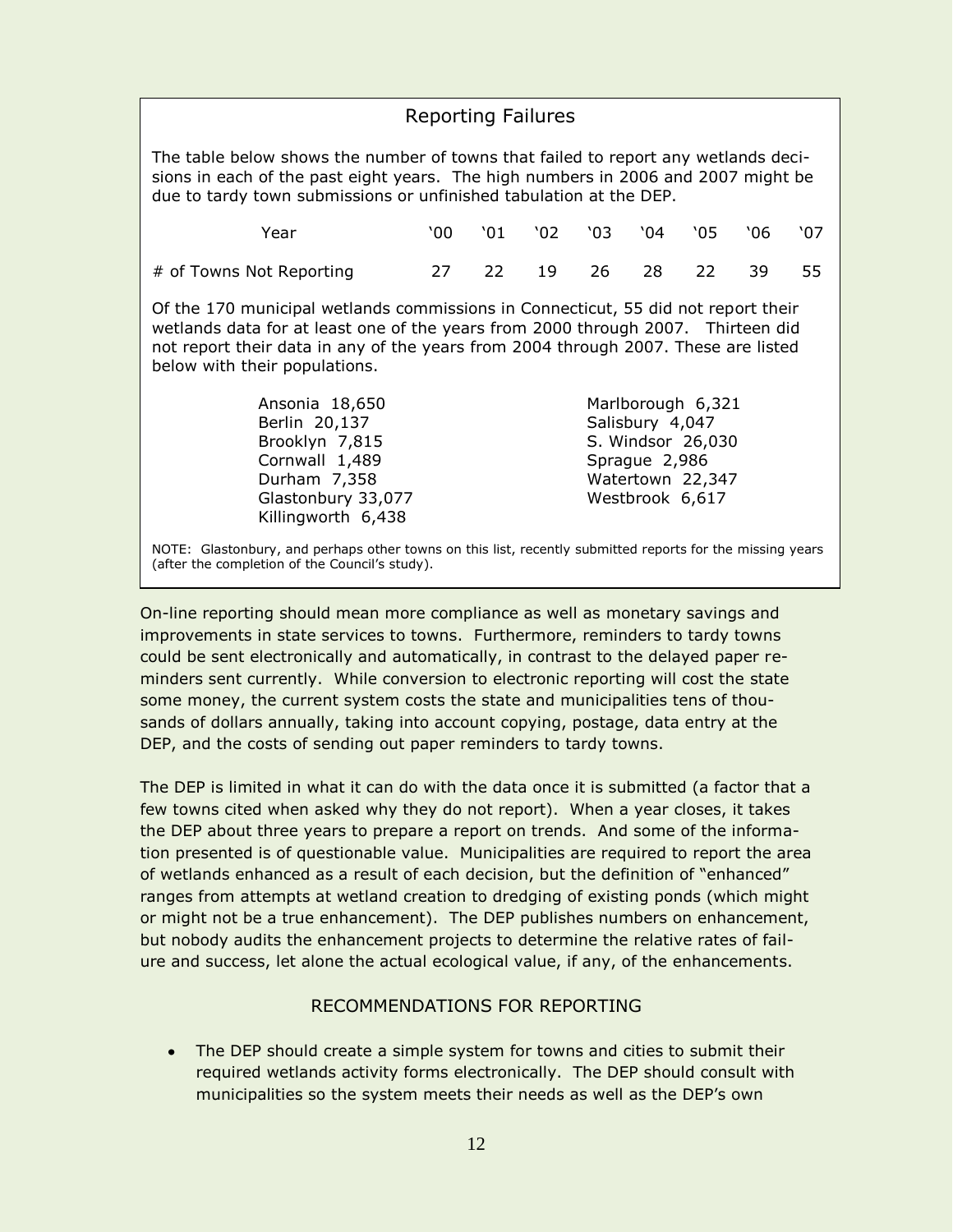needs for secure reliable data. An electronic system should include automatic reminders to tardy towns, avoiding the time and expense of the physical mailings common under the current system.

- The General Assembly should appropriate the necessary funds to the DEP for creating the on-line reporting system.
- The DEP's wetlands training program should include more information on reporting and how the data are used, so all municipalities see the benefit of submitting the required reports.
- When the DEP improves the reporting system, it should eliminate the confusing elements of the current reporting form. (As one example, some towns might classify an athletic field project as a municipal project while another might classify an identical project as a recreation project). The new reporting forms also should identify the person on the municipal agency or staff who has completed the training program.

# **DEP OVERSIGHT**

### **Question 3**: **Does the DEP fulfill its statutory responsibility to "exercise general supervision of the administration and enforcement" of the IWWA?**

#### **Answer: Not completely.**

With a staff of three, the Inland Wetlands Management section of the DEP is able to:

- Respond to some but not all telephone requests for information and advice.
- Evaluate the status and trends of wetlands in Connecticut, based on reports submitted by municipalities, after several years' delay.
- Respond to reports of illegal wetlands activity on a one-at-a-time basis, with very little opportunity for field visits, with the result that some allegations are investigated and resolved after a delay of many months or perhaps never.
- Encourage but not compel municipalities to comply with legal obligations regarding training and enforcement.

The DEP is not able to provide technical assistance to municipalities, as it once did, nor is it able to fulfill its responsibilities for enforcement when municipalities fail to act. And while municipalities are required to submit changes to their regulations to the DEP, the latter is not able to provide feedback.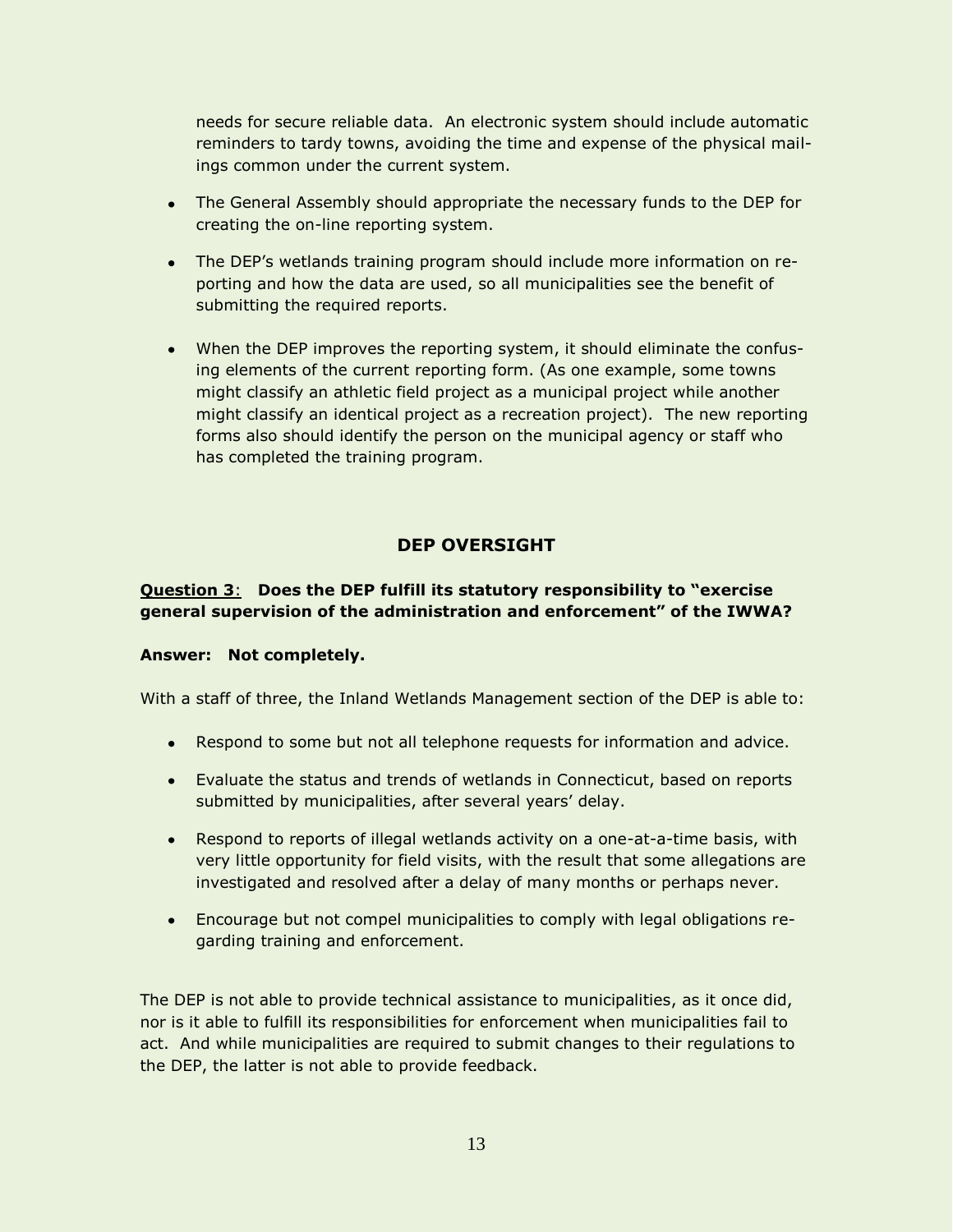The DEP is authorized to revoke municipalities" wetlands authority when they fail to implement the IWWA properly [\(CGS Section 22a-42d\)](http://www.cga.ct.gov/2007/pub/Chap440.htm#Sec22a-42d.htm). Such failure could include shortcomings in the permitting process or not completing the training program. No municipality has ever had its authority revoked, and the DEP does not want to take such action.

Serious problems may lead to the issuance of an "advisory letter" informing the town of errors in administration or interpretation of the law. These letters direct them how to modify their behavior to come into compliance. The DEP sends one of these advisory letters about once every two years.

Aside from these two methods – revocation of authority and advisory letters – for correcting municipalities that might be underperforming, the DEP has no corrective tools to employ.

It is unfortunate that the DEP is not able to provide the assistance it once did to municipalities both for complex cases and amendments to regulations.

For the complex cases, the Council concludes that the era of technical assistance to municipalities is over. Where does this leave the municipalities that have little or no professional staff when a large or complex development is proposed? In some cases, a municipality might be able to obtain advice from its Soil and Water Conservation District or an Environmental Review Team. In general, however, the DEP"s recommendation is for each municipality to raise its application fee to a level that allows the commission to hire expert consultants of its own. Many towns evidently are reluctant to charge their residents hefty application fees. Such reluctance will take its toll eventually on wetlands and watercourses. Without its own expert advice on the record, a commission will have no legal choice but to accept each applicant's reports and approve all permits; this is the conclusion the Council draws from recent state Appellate and Supreme Court decisions on wetlands appeals.

### RECOMMENDATIONS FOR DEP OVERSIGHT AND ENFORCEMENT

- The DEP should analyze submitted data continuously to identify municipalities that are "underperforming" (that is, permitting more wetland disturbance with each decision than the average municipality). The DEP should then work with those towns to identify the reasons for the permitted disturbances as well as possible need for additional training or other assistance.
- The General Assembly should appropriate funds for at least two more staff positions to allow the DEP to fulfill its statewide oversight and enforcement obligations. The DEP should have staff, separate from the training staff, to investigate potential problems that individual municipalities might be having in implementing the IWWA, and for investigating alleged wetlands violations in cases where a municipality fails to act.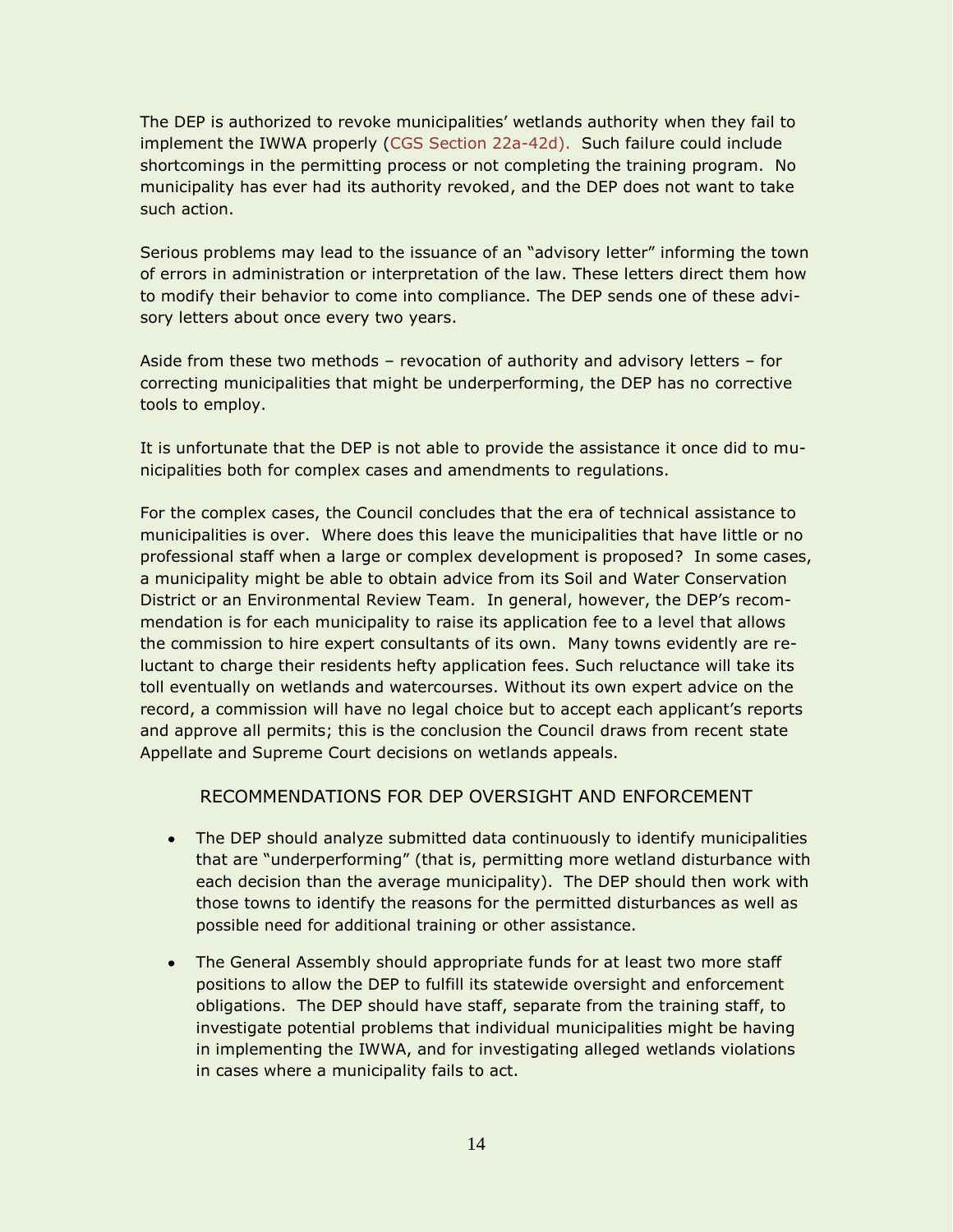#### **INDEPENDENT COMMISSIONS**

**Question 4**: **Does the combining of Zoning and Inland Wetlands authority into a single municipal commission have an effect on wetlands destruction?**

#### **Answer: Yes.**

Nine municipalities have a single commission perform both zoning and inland wetlands regulation.

The Council examined reported data for wetlands permits issued in 2004 and 2005. In both years, the average acreage of wetlands disturbed *per permit* was about twice as great for the combined commissions when compared to the statewide average.



# **Average Area of Wetlands Disturbed Per Permit Issued**

**Wetlands Commissions** ■ Municipalities with Wetlands and Zoning **Commissions Combined** 

While not every combined commission allowed more wetlands disturbance than the average commission, the combination of zoning and wetlands regulation in to a single commission is one of the strongest predictors of greater-than-average wetlands disturbance.

The Council did not evaluate the reasons for the difference in performance, but the Connecticut Association of Conservation and Inland Wetlands Commissions (CA-CIWC) describes several disadvantages that combined commissions face in a 2006 [position paper.](http://www.caciwc.org/library/WS%20Combined_PZ_IWC_3_20_06.pdf) Disadvantages include insufficient time for commission members to attend to all duties fully, unreasonable expectations that each member can master the legal and technical complexities of both zoning and inland wetlands regulation, and workloads that discourage citizens from volunteering for duty. As most zoning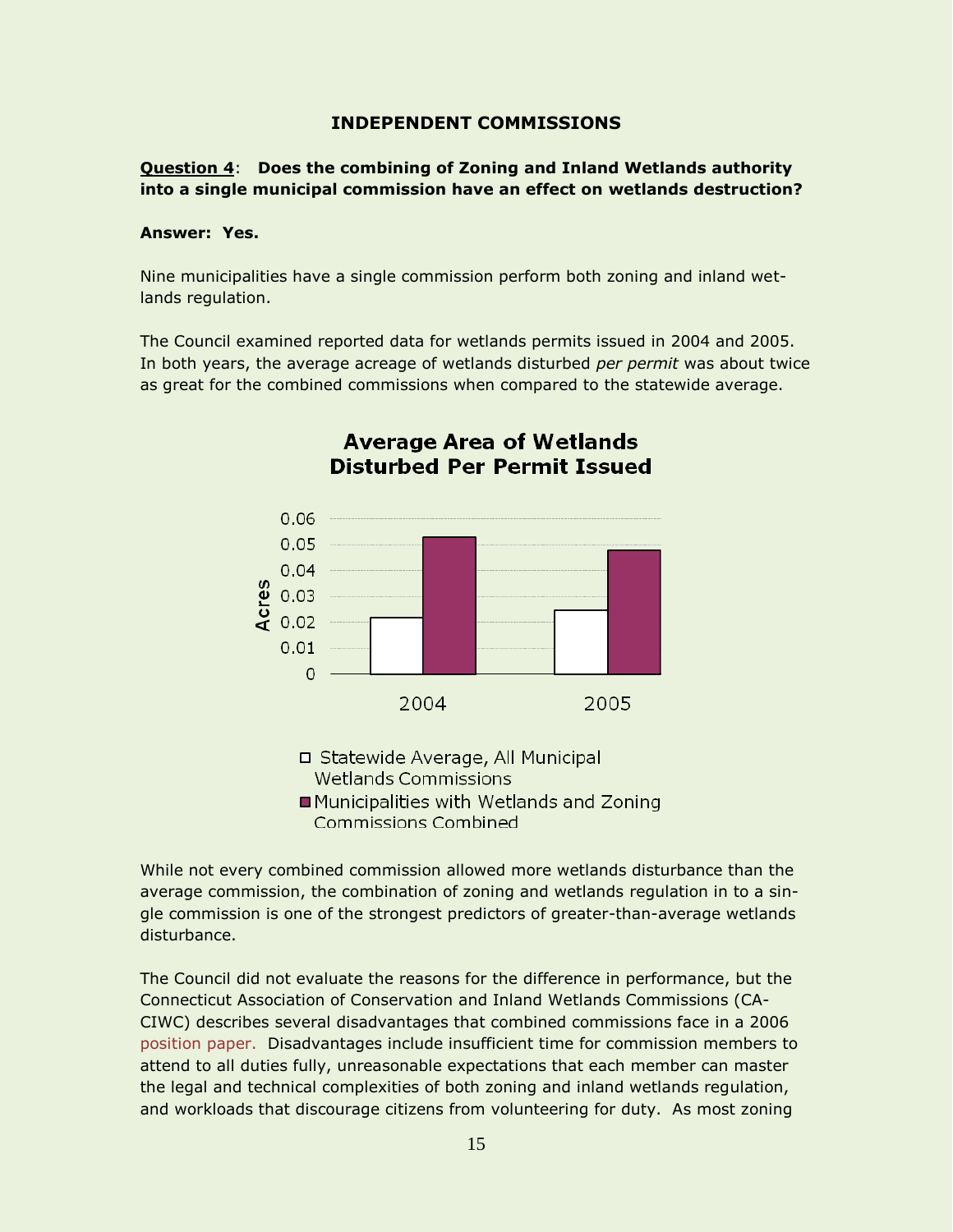commissions are also combined with planning responsibilities, the challenges of also dispatching one"s inland wetlands duties are daunting.

# RECOMMENDATION FOR INDEPENDENT COMMISSIONS

The General Assembly should require municipalities to have inland wetlands agencies that are separate from zoning commissions. Such legislation could establish a deadline in the future that would give the nine affected municipalities time to prepare, and could also allow for exceptions based on measured performance, infrequency of wetlands decisions (such as in the major cities), or other variables.